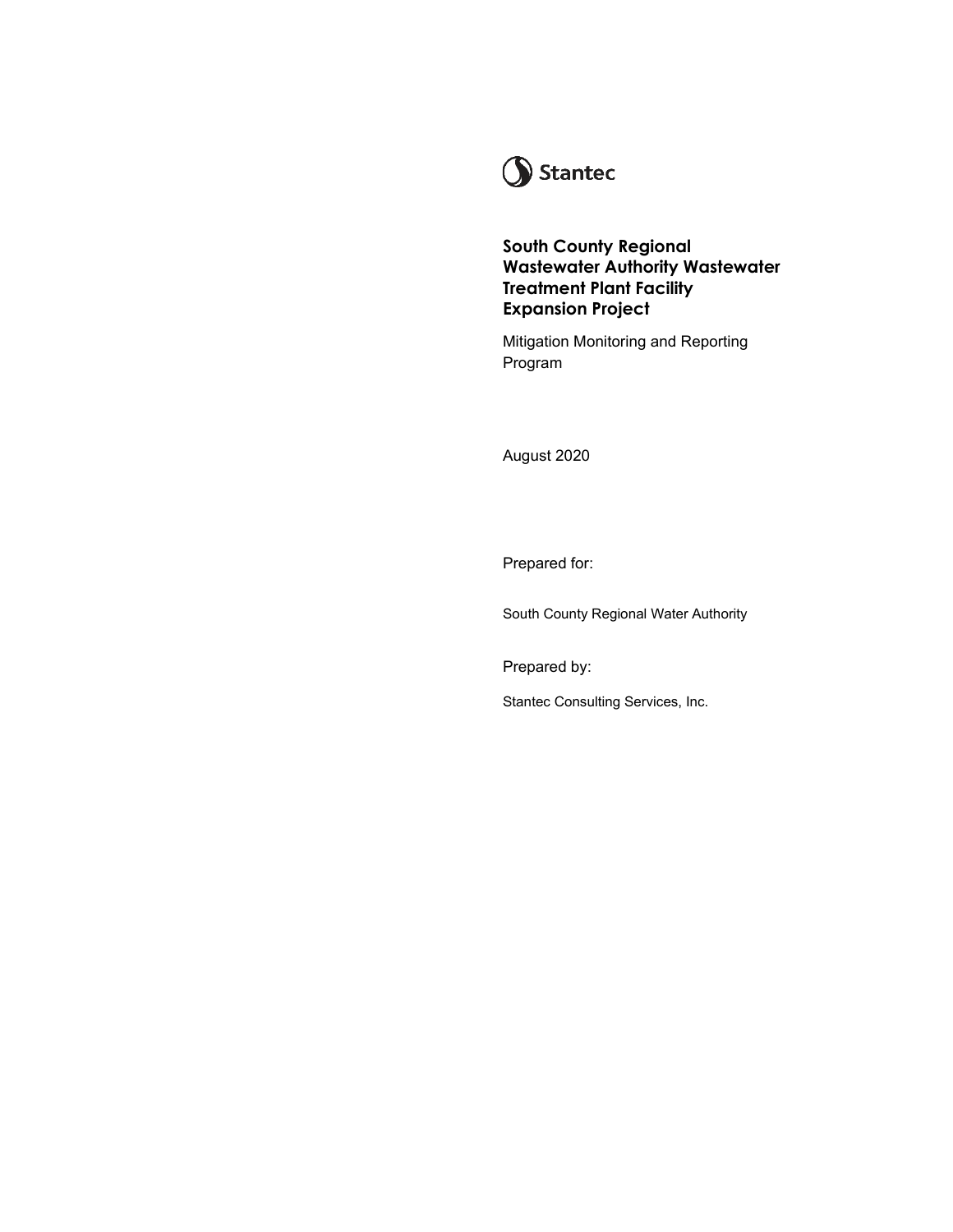### **Table of Contents**

| 1.0                   |                                                                                  |  |  |  |
|-----------------------|----------------------------------------------------------------------------------|--|--|--|
| 2.0                   |                                                                                  |  |  |  |
| 3.0                   |                                                                                  |  |  |  |
| <b>LIST OF TABLES</b> |                                                                                  |  |  |  |
|                       | Table 2-1 South County Regional Wastewtaer Authority Wastewtater Treamtnet Plant |  |  |  |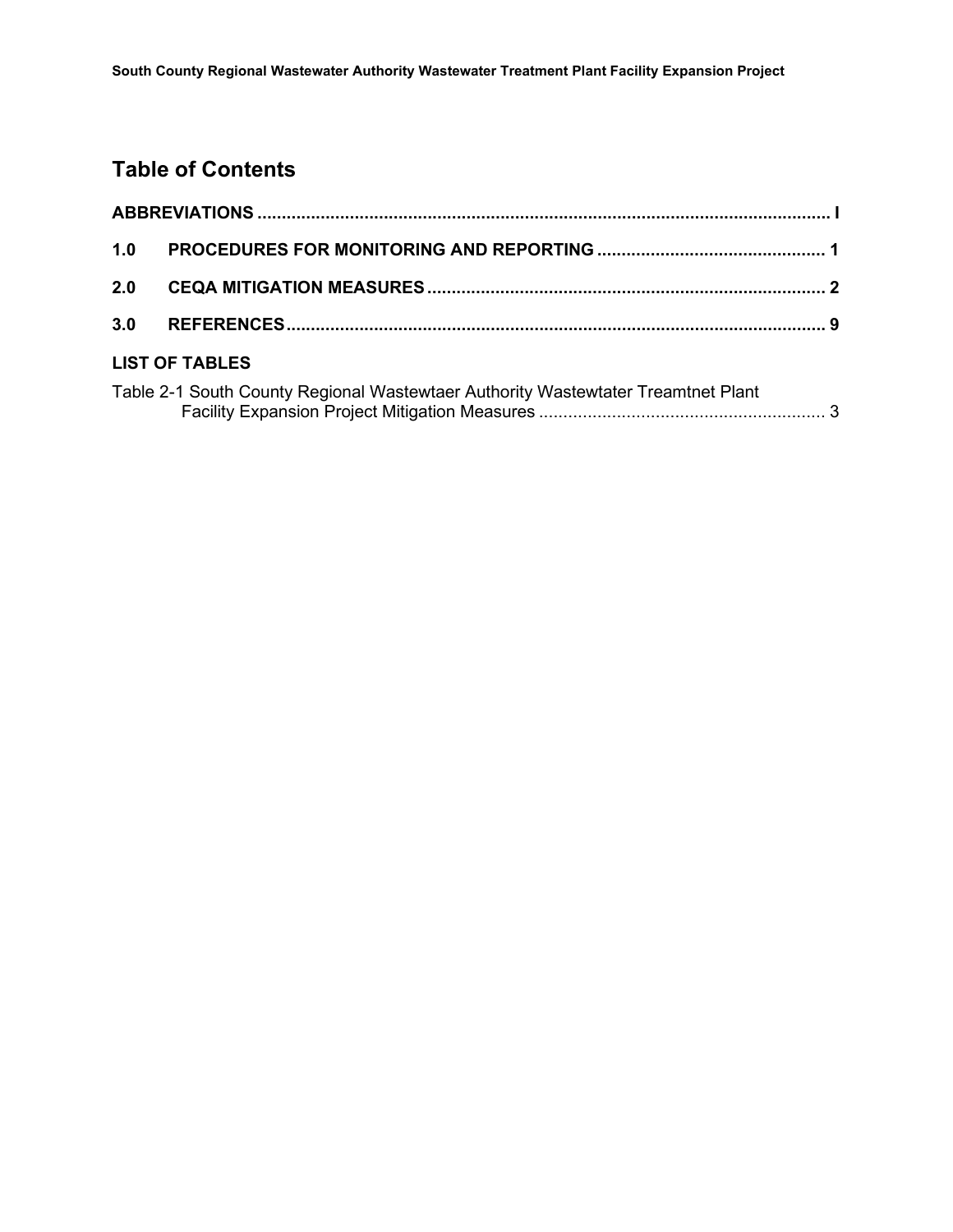## <span id="page-2-0"></span>**Abbreviations**

| <b>BAAQMD</b> | Bay Area Air Quality Management District     |
|---------------|----------------------------------------------|
| <b>BMPs</b>   | <b>Best Management Practices</b>             |
| <b>CDFW</b>   | California Department of Fish and Wildfire   |
| <b>CNPS</b>   | California Native Plant Society              |
| <b>EIR</b>    | <b>Environmental Impact Report</b>           |
| <b>ISMND</b>  | Initial Study Mitigated Negative Declaration |
| <b>MMRP</b>   | Mitigation Monitoring and Reporting Program  |
| <b>SCRWA</b>  | South County Regional Wastewater Authority   |
| <b>USFWS</b>  | United States Fish and Wildfire Service      |
| <b>WEAP</b>   | Worker Environmental Awareness Program       |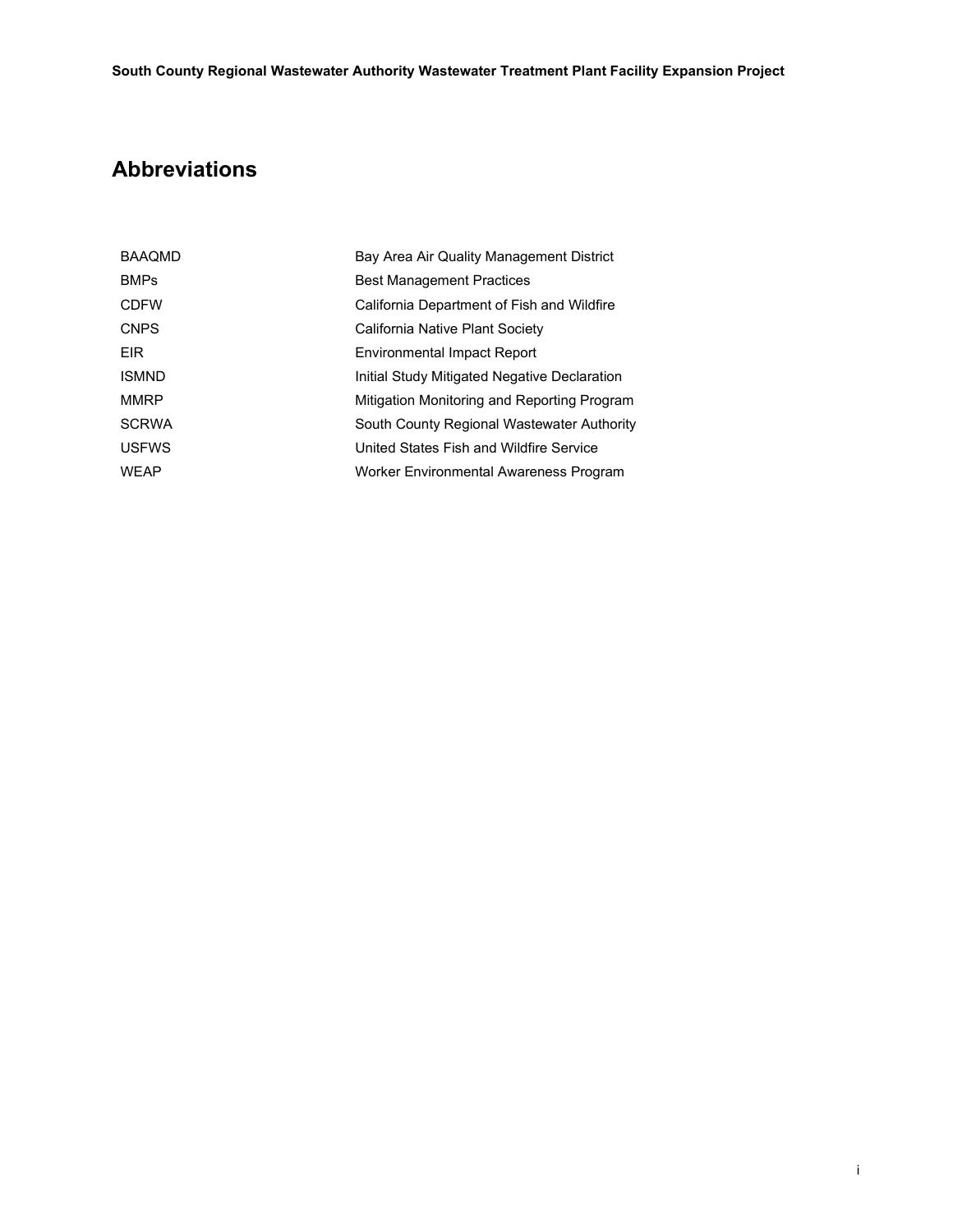Procedures for Monitoring and Reporting August 2020

# <span id="page-3-0"></span>**1.0 PROCEDURES FOR MONITORING AND REPORTING**

The South County Regional Wastewater Authority (SCRWA) will be responsible for mitigation measure implementation oversight and compliance documentation. Under the oversight of SCRWA staff, mitigation actions required prior to and during construction will be performed by SCRWA's Consultants, the Construction Contractors, and/or SCRWA staff.

Monitoring and reporting procedures will conform to the following steps prior to and during proposed Project construction and operations:

**Step 1 Action:** This step will be executed by SCRWA and may be designated by the SCRWA Project Manager to a Consultant and/or Contractor. All actions taken as part of this Mitigation Monitoring and Reporting Program (MMRP) will be documented monthly and reported quarterly to SCRWA, as described in Steps 2 and 3 below. The designee responsible for implementation of mitigation measures will:

- Review mitigation status reports and any other information generated during construction;
- Ensure that the mitigation measures in this MMRP are undertaken, either by Staff, Contractors, or Consultants; and
- Verify monthly that mitigation actions are properly undertaken.

**Step 2 Monitoring:** This step will be executed by the Monitor. The Monitor will be designated by the SCRWA Project Manager and may be SCRWA staff or a consultant to SCRWA. The Monitor will investigate noncompliance allegations and identify how SCRWA Staff, or its designees should correct implementation of the measure. If a measure is under control of the Contractor, the Monitor will inform the Contractor of the Monitor's determination and request improved implementation.

The Monitor will have the following responsibilities:

- Be knowledgeable in the mitigation that is to be monitored; and
- Verify implementation of mitigation by:
	- $\circ$  Verifying in the field that required implementation has been properly executed during and after construction; and
	- $\circ$  Contacting the Project Manager and requesting that the situation be remedied if mitigation is not being implemented or executed properly.

**Step 3 Reporting:** This step will be executed by the Monitor. The Monitor will have the following responsibilities: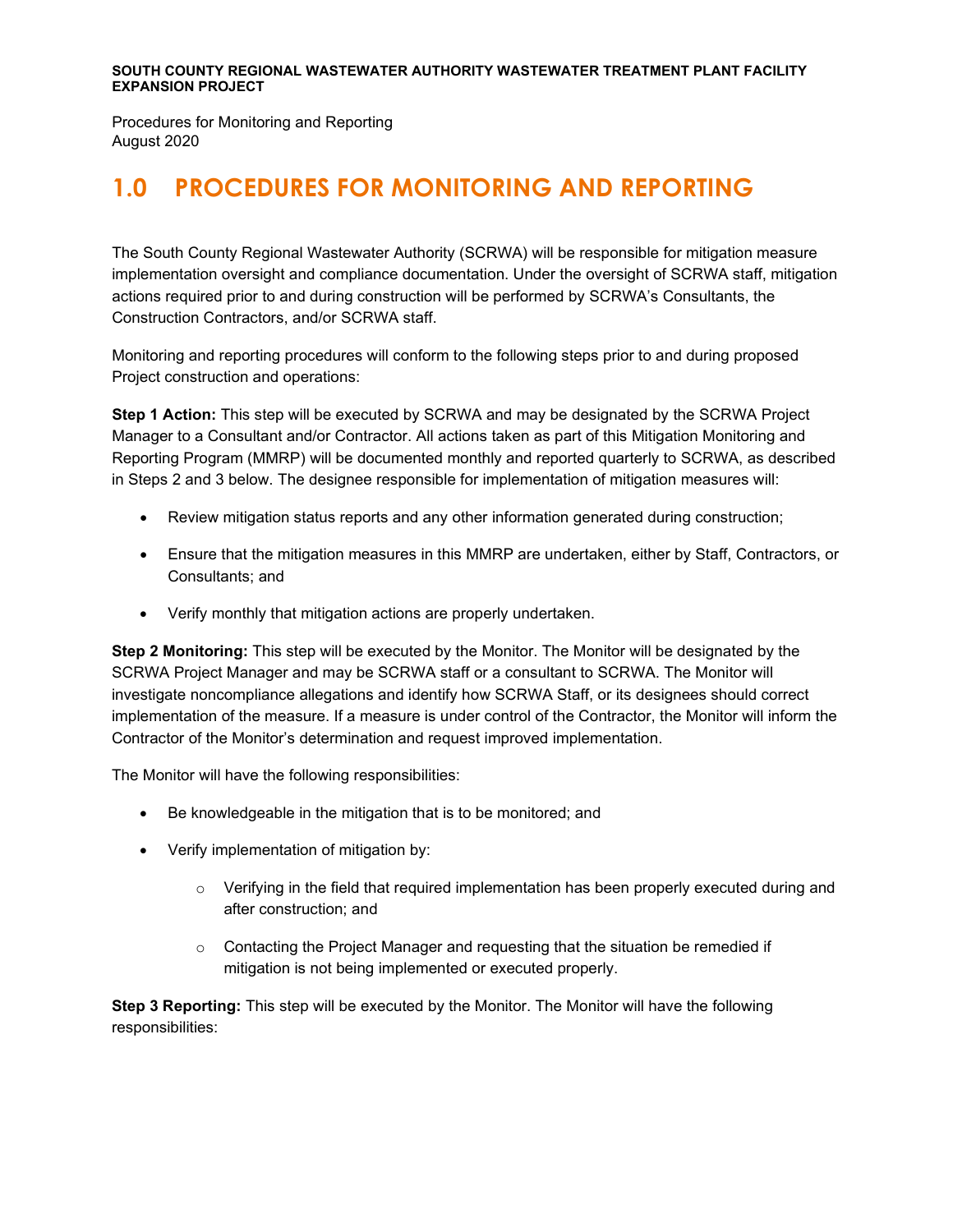CEQA Mitigation Measures August 2020

- Compile all mitigation status reports into a Report of Compliance. Recommendations may include updating the frequency of monitoring, changing the type of monitoring, and suggesting better ways to implement mitigation;
- Assist the SCRWA Project Manager reviewing Contractor's implementation of mitigation requirements, detailing corrective action and time of completion to resolve any issues that are raised; and
- Keep all completed report and statements on file at the SCRWA office.

## <span id="page-4-0"></span>**2.0 CEQA MITIGATION MEASURES**

Table 2-1 below describes the mitigation measures included in the proposed Project. For each mitigation measure the required action, responsible party, implementation timing, and reporting requirements are described.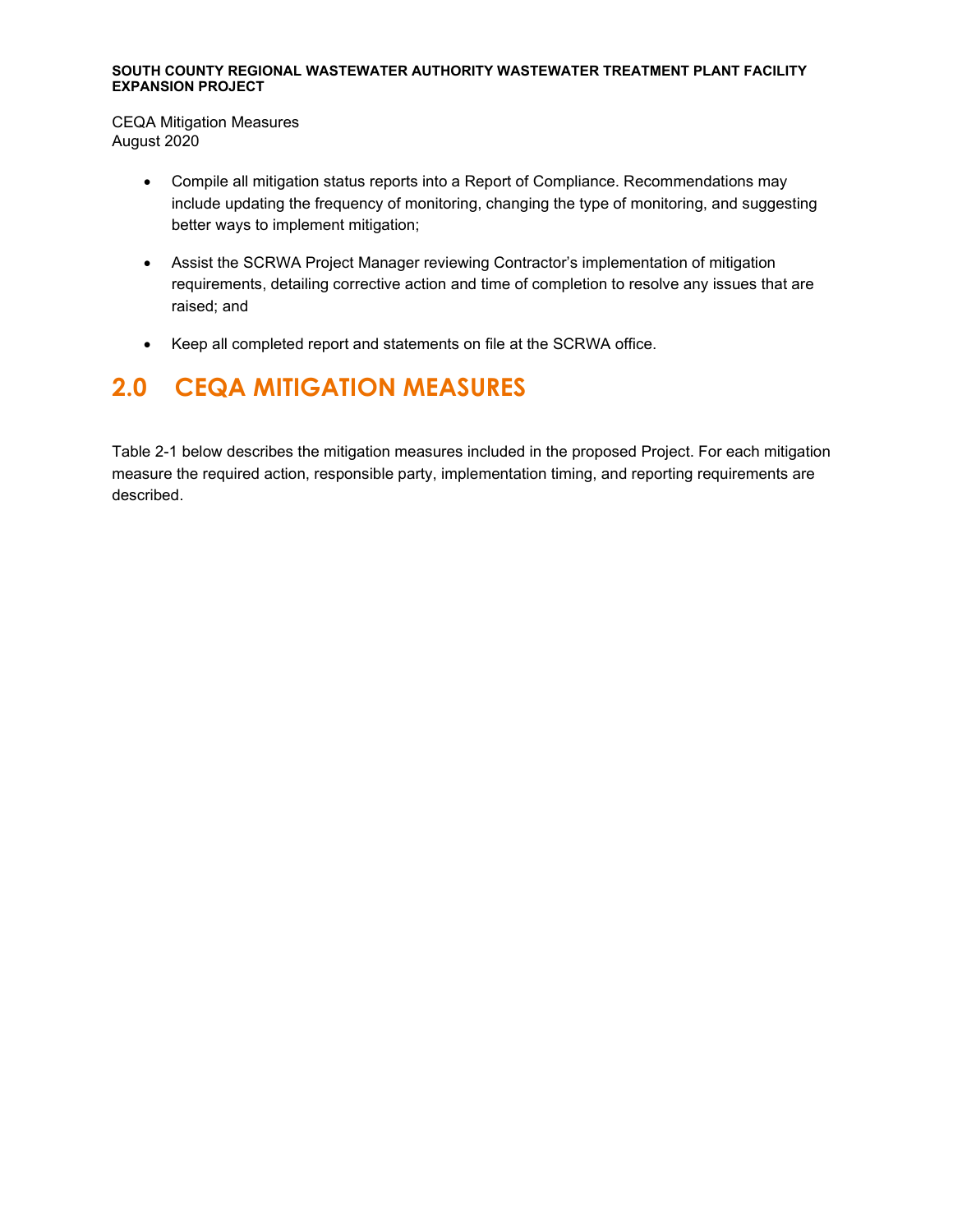CEQA Mitigation Measures August 2020

### **Table 2-1 Summary of the South County Regional Wastewater Authority Wastewater Treatment Plant Facility Expansion Project Mitigation Measures**

| <b>Mitigation Measure</b>                                                                                                                                                                                                                                                                                                                                                                                                            | <b>Responsible</b><br><b>Party</b> | <b>Monitoring Timing</b>                                                                                         | <b>Monitoring and Reporting</b><br><b>Program</b>                                                                                                                                                                                                                                                                                                        | <b>Standards for</b><br><b>Success</b>                                                            |  |
|--------------------------------------------------------------------------------------------------------------------------------------------------------------------------------------------------------------------------------------------------------------------------------------------------------------------------------------------------------------------------------------------------------------------------------------|------------------------------------|------------------------------------------------------------------------------------------------------------------|----------------------------------------------------------------------------------------------------------------------------------------------------------------------------------------------------------------------------------------------------------------------------------------------------------------------------------------------------------|---------------------------------------------------------------------------------------------------|--|
| Section 3.3 Air Quality and Greenhouse Gases                                                                                                                                                                                                                                                                                                                                                                                         |                                    |                                                                                                                  |                                                                                                                                                                                                                                                                                                                                                          |                                                                                                   |  |
| <b>Mitigation Measure AIR-1: Basic Construction</b><br><b>Mitigation Measures and Best Management</b><br><b>Practices</b><br>The following Basic Construction Measures from<br>the Bay Area Air Quality Management District<br>(BAAQMD) 2017 CEQA Guidelines (or most recent<br>BAAQMD CEQA Guidelines) shall be implemented<br>throughout construction of the proposed Project:<br>All exposed surfaces (e.g., parking areas,<br>a) | SCRWA and<br>contractor.           | The Basic<br>Construction<br>Measures and BMPs<br>shall be implemented<br>throughout<br>construction activities. | The contractor shall prepare and<br>monthly report documenting<br>compliance with the BAAQMD's<br><b>Basic Construction Measures,</b><br>including any corrective actions<br>taken, dust complaints filed, how<br>the complaints were resolved, and<br>documentation of hours of<br>construction activities. The monthly<br>report shall be submitted to | Compliance with all<br><b>BAAQMD CEQA Air</b><br><b>Quality Guidelines</b><br>screening criteria. |  |
| staging areas, soil piles, graded areas, and<br>unpaved access roads) shall be watered two<br>times per day.<br>All haul trucks transporting soil, sand, or other<br>b)<br>loose material off-site shall be covered.<br>All visible mud or dirt track-out onto adjacent<br>C)<br>public roads shall be removed using wet<br>power vacuum street sweepers at least once<br>per day. The use of dry power sweeping is<br>prohibited.   |                                    |                                                                                                                  | SCRWA and be kept on file and<br>made available upon request.                                                                                                                                                                                                                                                                                            |                                                                                                   |  |
| All vehicle speeds on unpaved roads shall be<br>d)<br>limited to 15 mile per hour.<br>All roadways, driveways, and sidewalks to be<br>e)<br>paved shall be completed as soon as possible.<br>Building pads shall be laid as soon as possible<br>after grading unless seeding or soil binders                                                                                                                                         |                                    |                                                                                                                  |                                                                                                                                                                                                                                                                                                                                                          |                                                                                                   |  |
| are used.<br>Idling times shall be minimized either by<br>f)<br>shutting equipment off when not in use or<br>reducing the maximum idling time to five<br>minutes (as required by the California airborne<br>toxics control measure Title 13, Section 2485<br>of California Code of Regulations). Clear<br>signage shall be provided for construction<br>workers at all access points.                                                |                                    |                                                                                                                  |                                                                                                                                                                                                                                                                                                                                                          |                                                                                                   |  |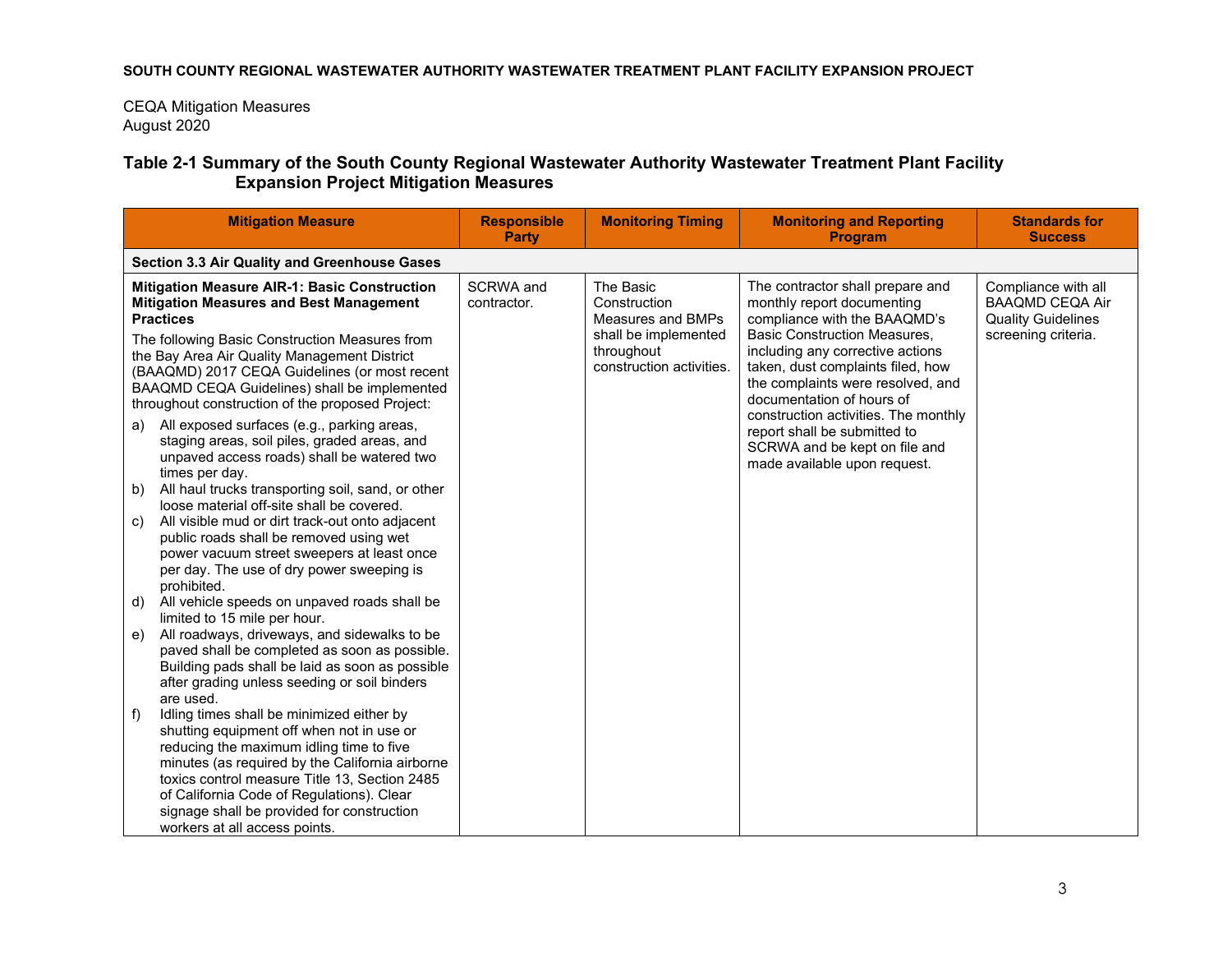| All construction equipment shall be maintained<br>g)<br>and properly tuned in accordance with<br>manufacturer's specifications. All equipment<br>shall be checked by a certified mechanic and                                                                                                                                                                                                                                                                                      |                          |                                                                                                                                                                                                                                              |                                                                                                                                                                                                                                                                                                                                  |                                                                                                                                                                                                                              |  |
|------------------------------------------------------------------------------------------------------------------------------------------------------------------------------------------------------------------------------------------------------------------------------------------------------------------------------------------------------------------------------------------------------------------------------------------------------------------------------------|--------------------------|----------------------------------------------------------------------------------------------------------------------------------------------------------------------------------------------------------------------------------------------|----------------------------------------------------------------------------------------------------------------------------------------------------------------------------------------------------------------------------------------------------------------------------------------------------------------------------------|------------------------------------------------------------------------------------------------------------------------------------------------------------------------------------------------------------------------------|--|
| determined to be running in proper condition<br>prior to operation.<br>Post a publicly visible sign with the telephone<br>h)<br>number and person to contact at the Lead<br>Agency regarding dust complaints. This<br>person shall respond and take corrective<br>action within 48 hours. The BAAQMD's phone<br>number shall also be visible to ensure<br>compliance with applicable regulations.                                                                                  |                          |                                                                                                                                                                                                                                              |                                                                                                                                                                                                                                                                                                                                  |                                                                                                                                                                                                                              |  |
| In addition to the above measures, the following<br>Gilroy General Plan Draft Environmental Impact<br>Report (EIR) Best Management Practices (BMPs)<br>shall be implemented throughout construction<br>activities:                                                                                                                                                                                                                                                                 |                          |                                                                                                                                                                                                                                              |                                                                                                                                                                                                                                                                                                                                  |                                                                                                                                                                                                                              |  |
| Hydroseed or apply (non-toxic) soil stabilizers<br>to inactive construction areas (previously<br>graded areas inactive for ten days or more);<br>Enclose, cover, water twice daily or apply<br>$\bullet$<br>(non-toxic) soil binders to exposed stockpiles                                                                                                                                                                                                                         |                          |                                                                                                                                                                                                                                              |                                                                                                                                                                                                                                                                                                                                  |                                                                                                                                                                                                                              |  |
| (dirt, sand, etc.);<br>Install sandbags or other erosion control<br>measures to prevent silt runoff to public<br>roadways; and<br>Replant vegetation in disturbed areas as<br>$\bullet$<br>quickly as possible.                                                                                                                                                                                                                                                                    |                          |                                                                                                                                                                                                                                              |                                                                                                                                                                                                                                                                                                                                  |                                                                                                                                                                                                                              |  |
| <b>Section 3.4 Biological Resources</b>                                                                                                                                                                                                                                                                                                                                                                                                                                            |                          |                                                                                                                                                                                                                                              |                                                                                                                                                                                                                                                                                                                                  |                                                                                                                                                                                                                              |  |
| <b>Mitigation Measure BIO-1 Pre-Construction</b><br><b>Surveys</b><br>A qualified botanist or biologist shall conduct<br>special-status botanical surveys prior to<br>construction activities in the proposed Project area.<br>Surveys shall follow protocols designated by the<br>United States Fish and Wildfire Service (USFWS)<br>(USFWS 1996), California Department of Fish and<br>Wildlife (CDFW) (CDFW 2018) and California<br>Native Plant Society (CNPS) (CNPS 1991) and | SCRWA and<br>contractor. | Pre-construction<br>botanical surveys for<br>special-status species<br>shall be conducted by<br>a qualified botanist or<br>biologist between<br>April and June (i.e.,<br>ideally during the mid-<br>bloom period in May),<br>or as otherwise | The survey shall be conducted by a<br>qualified botanist or biologist and a<br>brief Botanical Survey Results<br>Report shall be completed and kept<br>on-file with SCRWA. If special-<br>status species are encountered,<br>the Pre-Construction Botanical<br>Survey Report shall be submitted<br>to the appropriate regulatory | The presence or<br>absence of special-<br>status plant species<br>shall be documented<br>and, if observed, shall<br>be handled and<br>mitigated according to<br>the performance<br>standards outlined<br>above and developed |  |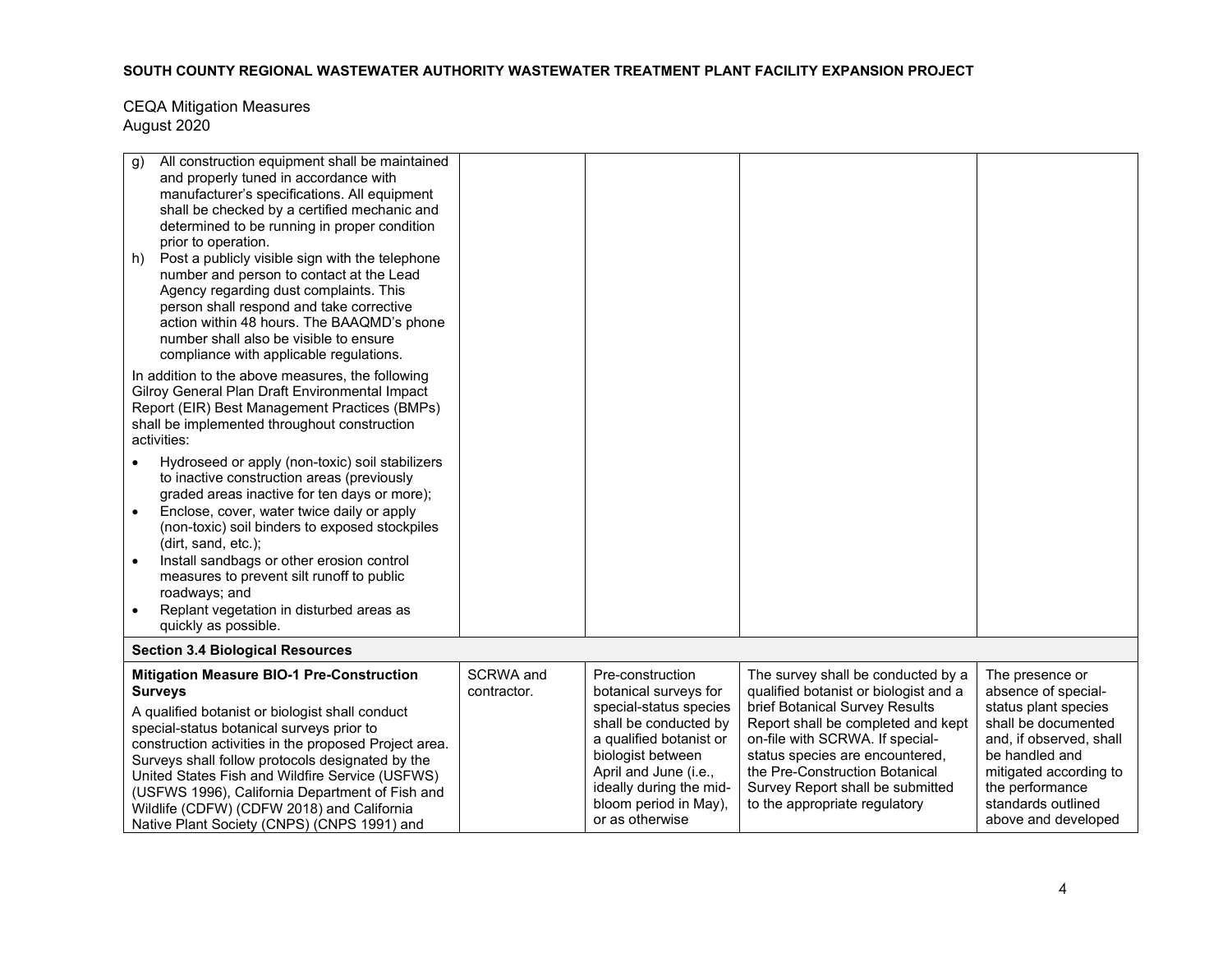| shall occur during the appropriate floristic bloom<br>periods for the saline clover and any other special-<br>status species identified as having a potential to<br>occur in the proposed Project area (Appendix C of<br>the Initial Study/Mitigated Negative Declaration<br>[ISMND]). The majority of special-status species<br>with a potential to occur in the proposed Project<br>area have an overlapping bloom period such that if<br>surveys are conducted between April and June                           | deemed appropriate<br>by a qualified<br>botanist. | agencies (i.e., CDFW and/or<br>USFWS). | with the appropriate<br>regulatory agencies. |
|--------------------------------------------------------------------------------------------------------------------------------------------------------------------------------------------------------------------------------------------------------------------------------------------------------------------------------------------------------------------------------------------------------------------------------------------------------------------------------------------------------------------|---------------------------------------------------|----------------------------------------|----------------------------------------------|
| (i.e., ideally mid-bloom period in May), target<br>special-status species are most likely to be<br>identifiable.                                                                                                                                                                                                                                                                                                                                                                                                   |                                                   |                                        |                                              |
| If special-status plants are not detected during pre-<br>construction botanical surveys, no further<br>mitigation is required. However, if special-status<br>plant species are identified within the proposed<br>Project are, their locations shall be mapped, and<br>SCRWA shall require the implementation of the<br>following measures:                                                                                                                                                                         |                                                   |                                        |                                              |
| If feasible, construction activities shall avoid<br>1.<br>special-status plants by installing an exclusion<br>area with fencing and signage located at least<br>10 feet from special-status plant populations.<br>If avoidance is not feasible, SCRWA shall<br>2.<br>consult with the appropriate regulatory agency<br>(i.e., USFWS for Federally listed species and<br>CDFW for State- and CNPS- listed species) to<br>identify appropriate procedures and measures<br>capable of reducing impacts to a less than |                                                   |                                        |                                              |
| significant level. Recommended measures to<br>mitigate impacts to special-status species may<br>include those found in the Policy on Mitigation<br>Guidelines Regarding Impacts to Rare,<br>Threatened, and Endangered Plants (CNPS<br>1991). Other measures may include                                                                                                                                                                                                                                           |                                                   |                                        |                                              |
| compensation for any impacts to special-<br>status plants via replacement (e.g., seed<br>collection and replanting or transplanting of<br>plants) or substitute resources (e.g., mitigation<br>fees) as defined by regulatory agencies.<br>SCRWA shall implement measures                                                                                                                                                                                                                                          |                                                   |                                        |                                              |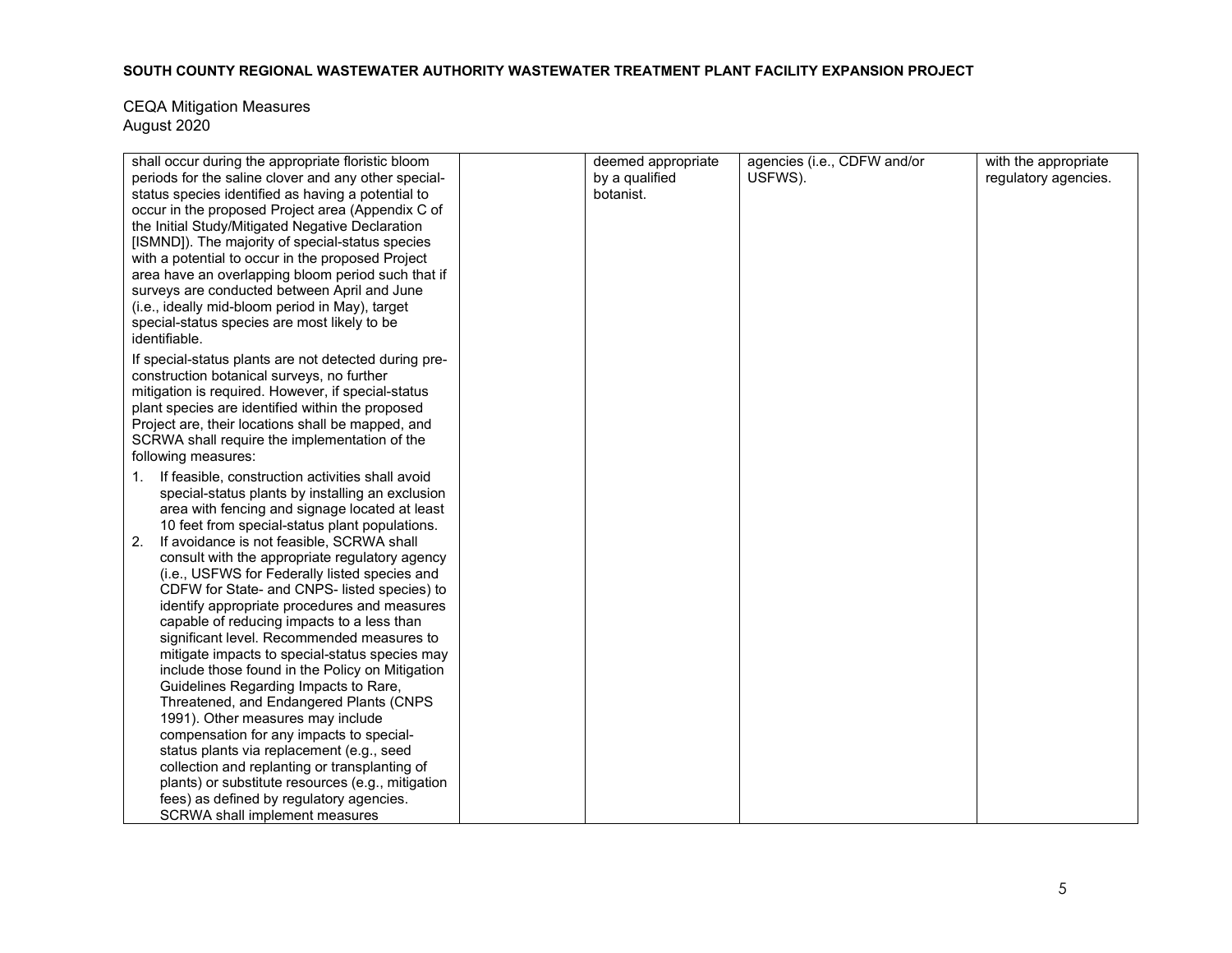| recommended by the appropriate regulatory<br>agencies.                                                                                                                                                                                                                                                                                                                                                                                                                                                                                                                                                                                                                                                                                                                                                                                                                                                                                               |                          |                                                                                                                                                                                                                                                                                       |                                                                                                                                                                                                                                                                                                                                                      |                                                                                                                                                                        |
|------------------------------------------------------------------------------------------------------------------------------------------------------------------------------------------------------------------------------------------------------------------------------------------------------------------------------------------------------------------------------------------------------------------------------------------------------------------------------------------------------------------------------------------------------------------------------------------------------------------------------------------------------------------------------------------------------------------------------------------------------------------------------------------------------------------------------------------------------------------------------------------------------------------------------------------------------|--------------------------|---------------------------------------------------------------------------------------------------------------------------------------------------------------------------------------------------------------------------------------------------------------------------------------|------------------------------------------------------------------------------------------------------------------------------------------------------------------------------------------------------------------------------------------------------------------------------------------------------------------------------------------------------|------------------------------------------------------------------------------------------------------------------------------------------------------------------------|
| Mitigation Measure BIO-2: Pre-Construction<br><b>Worker Environmental Awareness Program</b><br>(WEAP) Training<br>The purpose of a WEAP training is to educate<br>personnel (i.e., construction workers) about the<br>existing on-site and surrounding sensitive<br>biological resources and the measures required to<br>protect these resources. The program will identify<br>the special-status species and sensitive habitats<br>that could potentially occur within the proposed<br>Project area and identify the proposed Project<br>features and BMPs incorporated to prevent<br>impacts to those species. The WEAP training will<br>be conducted by a qualified biologist and<br>presented to the construction team and workers<br>prior to construction and shall include information<br>on the sensitive biological resources that could<br>potentially occur within the proposed Project area<br>and areas immediately adjacent including: | SCRWA and<br>contractor. | The WEAP training<br>shall be conducted by<br>a qualified biologist<br>prior to construction<br>of the proposed<br>Project, and new<br>workers will be<br>trained before<br>initiating on-site work.<br>Avoidance or buffer<br>zones will be marked<br>before construction<br>begins. | The training shall be conducted by<br>a qualified biologist and<br>documented (by sign-in sheet or<br>other method) for the dates the<br>training occurred, and the staff<br>trained. Retention of and<br><b>Environmental Awareness Training</b><br>reference materials shall also be<br>kept on the construction site and<br>within SCRWA's files. | Construction personnel<br>are trained in the key<br>characteristics for<br>identifying and<br>avoiding impacts to<br>special-status species<br>and sensitive habitats. |
| How to identify the special-status species<br>found and/or that have the potential to occur in<br>the proposed Project area and the avoidance<br>measures and BMPs incorporated to prevent<br>impacts to those species.<br>If special-status species are encountered in<br>$\bullet$<br>the work area, construction shall cease, and<br>SCRWA and a qualified environmental<br>representative shall be notified for guidance on<br>appropriate measures to be implemented<br>before any construction activities are resumed.<br>Depending on the Federal or State listing, the<br>observed species, and its persistence in the<br>area, SCRWA shall consult with the USFWS<br>and/or CDFW for guidance.<br>Remove litter and other debris daily that might<br>attract animals to enter the proposed Project<br>area and store in enclosed containers.                                                                                                |                          |                                                                                                                                                                                                                                                                                       |                                                                                                                                                                                                                                                                                                                                                      |                                                                                                                                                                        |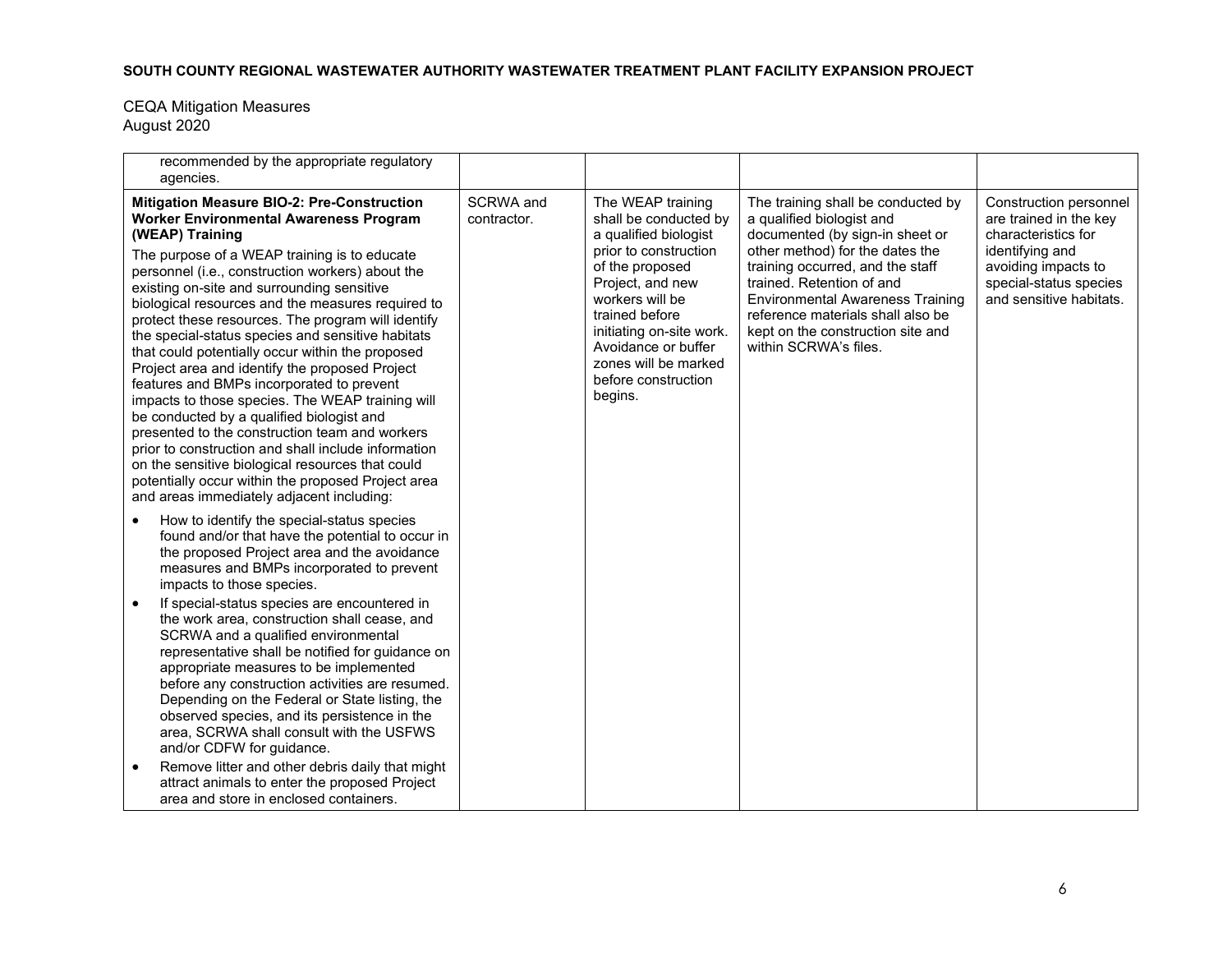| Printed handouts and other materials, if deemed<br>appropriate, will be distributed and used for future<br>reference by the construction team. Following the<br>initial training, the contractor construction foreman,<br>or predetermined alternate contractor designee,<br>will be responsible for making sure that other<br>workers on the proposed Project receive WEAP<br>training as they come onto the proposed Project<br>area. A roster of WEAP-trained construction<br>workers will be maintained with SCRWA and made<br>available for review by regulatory agencies if<br>needed.                                                                                                                                                                             |                          |                                                                                                                                                                                                           |                                                                                                                                            |                                                                                                                                                                                                                                                                                                   |
|--------------------------------------------------------------------------------------------------------------------------------------------------------------------------------------------------------------------------------------------------------------------------------------------------------------------------------------------------------------------------------------------------------------------------------------------------------------------------------------------------------------------------------------------------------------------------------------------------------------------------------------------------------------------------------------------------------------------------------------------------------------------------|--------------------------|-----------------------------------------------------------------------------------------------------------------------------------------------------------------------------------------------------------|--------------------------------------------------------------------------------------------------------------------------------------------|---------------------------------------------------------------------------------------------------------------------------------------------------------------------------------------------------------------------------------------------------------------------------------------------------|
| Mitigation Measure BIO-3: Avoid Disturbance to<br><b>Nesting Raptors and Other Nesting Migratory</b><br><b>Birds</b><br>To the extent feasible, vegetation removal activities<br>shall be conducted during the non-nesting season<br>(September 1 to February 15). If construction, such<br>as tree removal, grading, excavation, etc., that<br>have the potential to disturb nesting birds occur<br>during the nesting season (February 15 to August<br>31), a qualified biologist shall conduct a pre-<br>construction nesting birds survey prior to<br>vegetation removal or ground disturbing activities<br>in a given area with the following criteria:                                                                                                             | SCRWA and<br>contractor. | One nesting survey<br>shall be conducted by<br>a qualified biologist<br>within one week prior<br>to construction.<br>should the proposed<br>Project be initiated<br>between February 15<br>and August 31. | The survey shall be conducted by a<br>qualified biologist and a brief<br>survey report shall be documented<br>and kept on file with SCRWA. | Special-status species<br>and nesting birds<br>including those<br>covered under the<br><b>Migratory Bird Treaty</b><br>Act and Fish and<br>Game Code shall not<br>be disturbed during<br>proposed Project<br>construction activities:<br>exclusion buffers will<br>be installed and<br>monitored. |
| Surveys shall be conducted within the<br>$\bullet$<br>proposed Project area and all potential nesting<br>habitat for waterfowl and passerine species<br>within 250 feet of this area and raptor species<br>within 500 feet of the area.<br>The surveys should be conducted within one<br>week before initiation of construction activities<br>at any time between February 15 and August<br>31. If no active nests are detected, then no<br>additional mitigation is required.<br>If surveys indicate the presence of nesting<br>$\bullet$<br>birds, the biologist shall establish an<br>appropriate exclusion zone around the nest in<br>which no work would be allowed until the<br>young have successfully fledged or the nest<br>has been abandoned. The size of the |                          |                                                                                                                                                                                                           |                                                                                                                                            |                                                                                                                                                                                                                                                                                                   |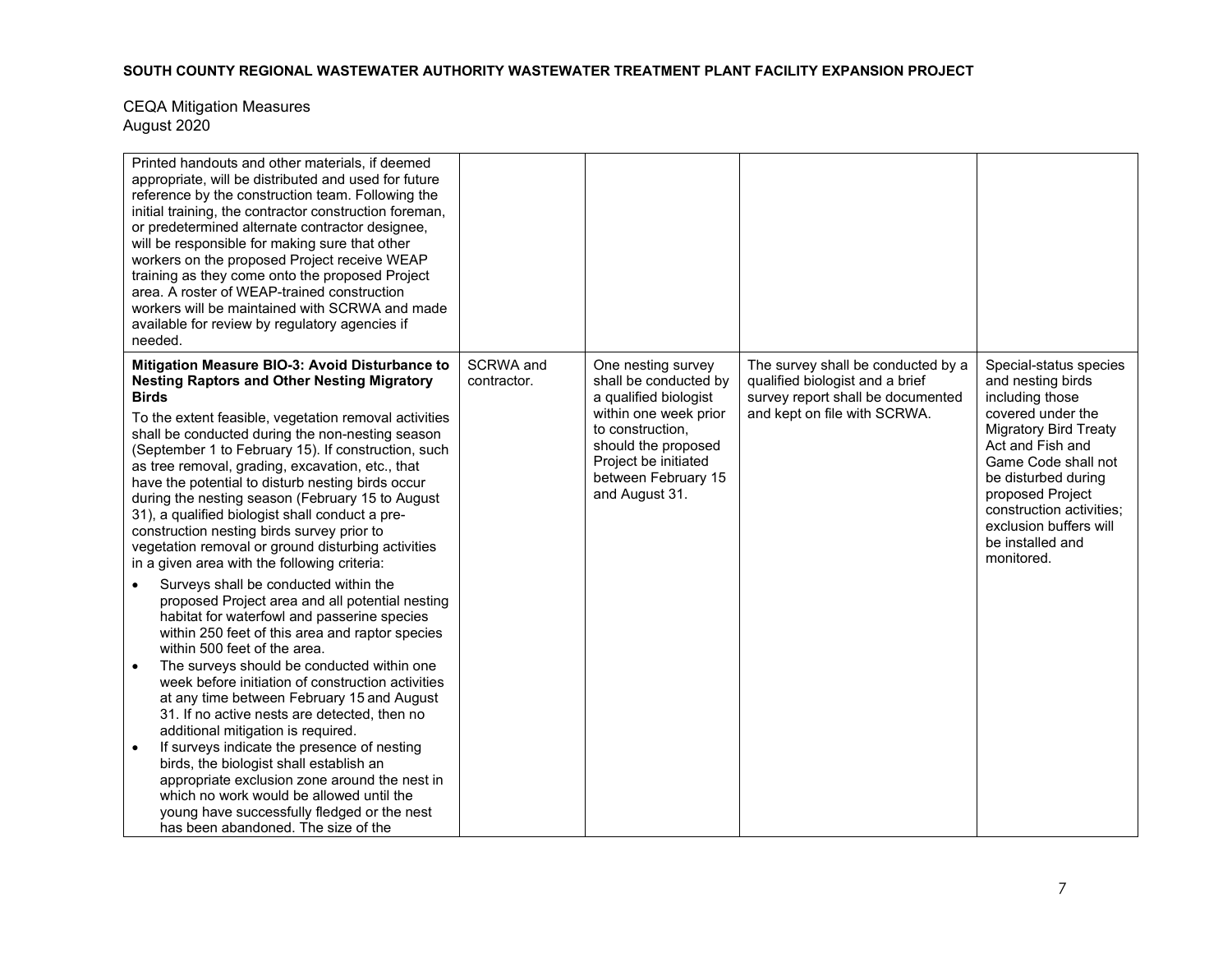| exclusion zone shall be determined by a            |  |  |
|----------------------------------------------------|--|--|
| qualified biologist and shall depend on the        |  |  |
| status of the species present, the level of        |  |  |
| noise or construction disturbance, line of sight   |  |  |
| between the nest and the disturbance.              |  |  |
| ambient levels of noise and other                  |  |  |
| disturbances, other topographical or artificial    |  |  |
| barriers, and the sensitivity of the nesting bird  |  |  |
| to the disturbance. In general, exclusion zones    |  |  |
| of up to 250 feet for raptors and 50 feet for      |  |  |
| waterfowl and passerines are sufficient to         |  |  |
| prevent substantial disturbance to nesting         |  |  |
| birds. However, these buffers may be               |  |  |
| increased or decreased at the discretion of the    |  |  |
| biologist, as appropriate. Active nest sites shall |  |  |
| be monitored periodically throughout the           |  |  |
| nesting season to identify any sign of             |  |  |
| disturbance.                                       |  |  |
| If nesting birds are documented to have            |  |  |
| established themselves in a given location         |  |  |
| within the proposed Project area during pre-       |  |  |
| existing construction activities, then it shall be |  |  |
| assumed that the nesting birds are habituated      |  |  |
| to the construction activities. Under this         |  |  |
| scenario, the active nest shall be monitored by    |  |  |
| a qualified biologist periodically until the young |  |  |
| have successfully fledged, or the nest has         |  |  |
| been abandoned, as described above.                |  |  |
| If active nests are identified on or immediately   |  |  |
| adjacent to the proposed Project area, then all    |  |  |
| non-essential construction activities (e.g.,       |  |  |
| equipment storage and meetings) should be          |  |  |
| avoided in the immediate vicinity of the nest      |  |  |
| site, but the remainder of construction            |  |  |
| activities may proceed.                            |  |  |